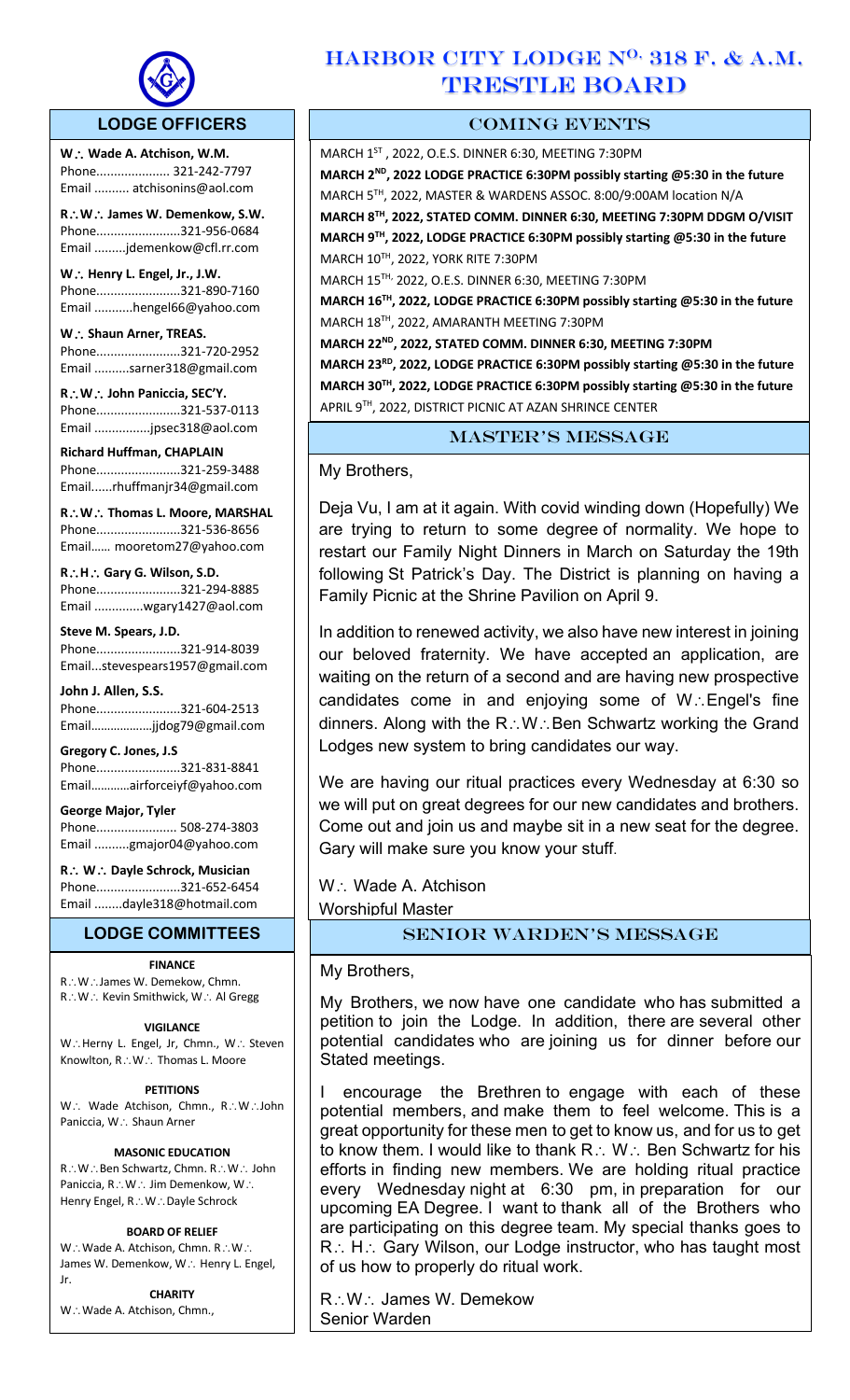## **LODGE COMMITTEES cont.**

**CHARITY CON'T.** Brother Richard Huffman, Brother Stephen M. Spears, R.: W.: John Paniccia

**LODGE PROPERTY** R.: W.: Dayle Schrock, Chmn. W.: Alan Greg, Brother Richard Huffman.

**LODGE LIBRARIAN**

#### W.: Al Zabel, Chmn.

#### **SICKNESS & DISTRESS**

W.: Wade A. Atchison, Brother Richard Huffman

**INVESTIGATION** As needed

**PAST MASTERS** 

| *Aubrey Bates PDDGM 1954                       |  |
|------------------------------------------------|--|
| *E. R. Mayfield 1955                           |  |
| *Richard F. Griffie,1956                       |  |
| PDDGM & PGM 1976-77                            |  |
| Raymond McAlpine 1957                          |  |
|                                                |  |
| *Steven Rianaldo PDDGM1959                     |  |
| *Richard F. Griffie,1960                       |  |
| PDDGM & PGM 1976-77                            |  |
| *Keith Brown 1961                              |  |
|                                                |  |
| * Charles McLin1963                            |  |
|                                                |  |
| *George Schulthies1964                         |  |
| *Paul V. Gandy  1965<br>*Adam Budris PDDGM1966 |  |
|                                                |  |
| John Beasley1967                               |  |
|                                                |  |
| *Robert Notvest1969                            |  |
| Robert M. Bullock1970                          |  |
| *Edward P. Abbott1971                          |  |
| *Glenn T. StittPDDGM1972                       |  |
| *Robert L. Goldsmith1973                       |  |
| PDDGM, PGM 1983-84                             |  |
| Carl G. Planck, Jr1974                         |  |
| Douglas Dagley1975                             |  |
| *Henry Farrow1976                              |  |
| *Donald R. Pacetti1977                         |  |
| Patrick A. Galbraith1978                       |  |
|                                                |  |
| *James H. Bragg1980                            |  |
| Robert C. Birmie1981                           |  |
| *Wallace L. Whiting1982                        |  |
| Stanley W. Miller1983                          |  |
| *Gerald T. Freese1984                          |  |
|                                                |  |
| Ronald E. LaCair1985                           |  |
| Charles R.R. Walle1986                         |  |
| Corenth Owens1987                              |  |
| Karol M. DziegielPDDGM1988                     |  |
| Allen P. Gregg1989                             |  |
|                                                |  |
| *George Ed. Gardner, Jr1991                    |  |
| William C. White1992                           |  |
| Kenneth L. Jenkins 1993                        |  |
| Robert P. Edmiston1994                         |  |
| Thomas L. MoorePDDGM1995                       |  |
|                                                |  |
| Mark C. Mason1997                              |  |
| John PanicciaPDDGM1998                         |  |
| Dayle SchrockPDDGM1999                         |  |
|                                                |  |
|                                                |  |
| Fred BakerPDDGM2002                            |  |
| Ron TrinklePDDGM2003                           |  |
|                                                |  |
|                                                |  |
| George GoddardPDDGM 2006                       |  |
|                                                |  |
|                                                |  |
| Michael Hutzler2008                            |  |
| James DemenkowPDDGM2009                        |  |
|                                                |  |
| Wade Atchison2011                              |  |

## Junior Warden's message

#### My Brothers,

We have had good turnout and participation in our meals and Stated Communications thus far this year, I would love to see the momentum continue to increase to great turnouts. The hard working Stewards and I have enjoyed putting out a variety of meals so far and look forward to new options and events. Our next Stated Meeting is March  $8<sup>th</sup>$  and is the second official visit of  $R:\mathsf{W}$ : Kevin Smithwick. The meal that evening is going to be bacon cheddar meatloaf, mashed potatoes, and a vegetable side. Pease come out before the meeting to enjoy a meal and fellowship with your brothers.

Also, March will see the first of our quarterly family dinner on March 19<sup>th</sup>. That being two days after St. Patrick's Day we are going to have corned beef and cabbage, the usual sides, and shepherd's pie. My plan is open the doors at 5pm, with serving beginning at 5:30pm. The cost will be \$10 per adult, \$5 per child. We are also in the process of procuring some musical entertainment that evening as well. Please come out for a fun, casual family dinner.

Fraternally, Henry L. Engel Junior Warden

## Secretary's message

Greetings my Brothers!

I hope you and your Families are doing well. I just wanted to remind everyone that if you DO NOT have a 2022 Dues Card please contact me and we can take care of it.

Our Lodge will have events coming up and we would like to have you join us.

May the Good Lord watch over you and your Families.

Respectfully and Fraternally,

R: W: John Paniccia Secretary 2022

## CHAPLAIN's message

My Brothers,

it will prompt my Brothers to read the Bible. The information will This is a beginning of a series of writings of the building of the Temple of God and those involved with the building in hopes that be gleaned from 1 Kings, and 2 Chronicles.

The Scriptures tells us that King David, father of Solomon, had too much blood on his hands from fighting wars during his reign that God decided Solomon, when he became King, would be the builder of the Temple. More about King Solomon next month. The Temple built in place, using finished, numbered stones from the quarry beneath the temple and cedar, pine, and other woods from the forests of Lebanon. The Temple was assembled upon the Temple Mount quietly without the use of iron tools, thus being known as being "built by God".

Çon't. below